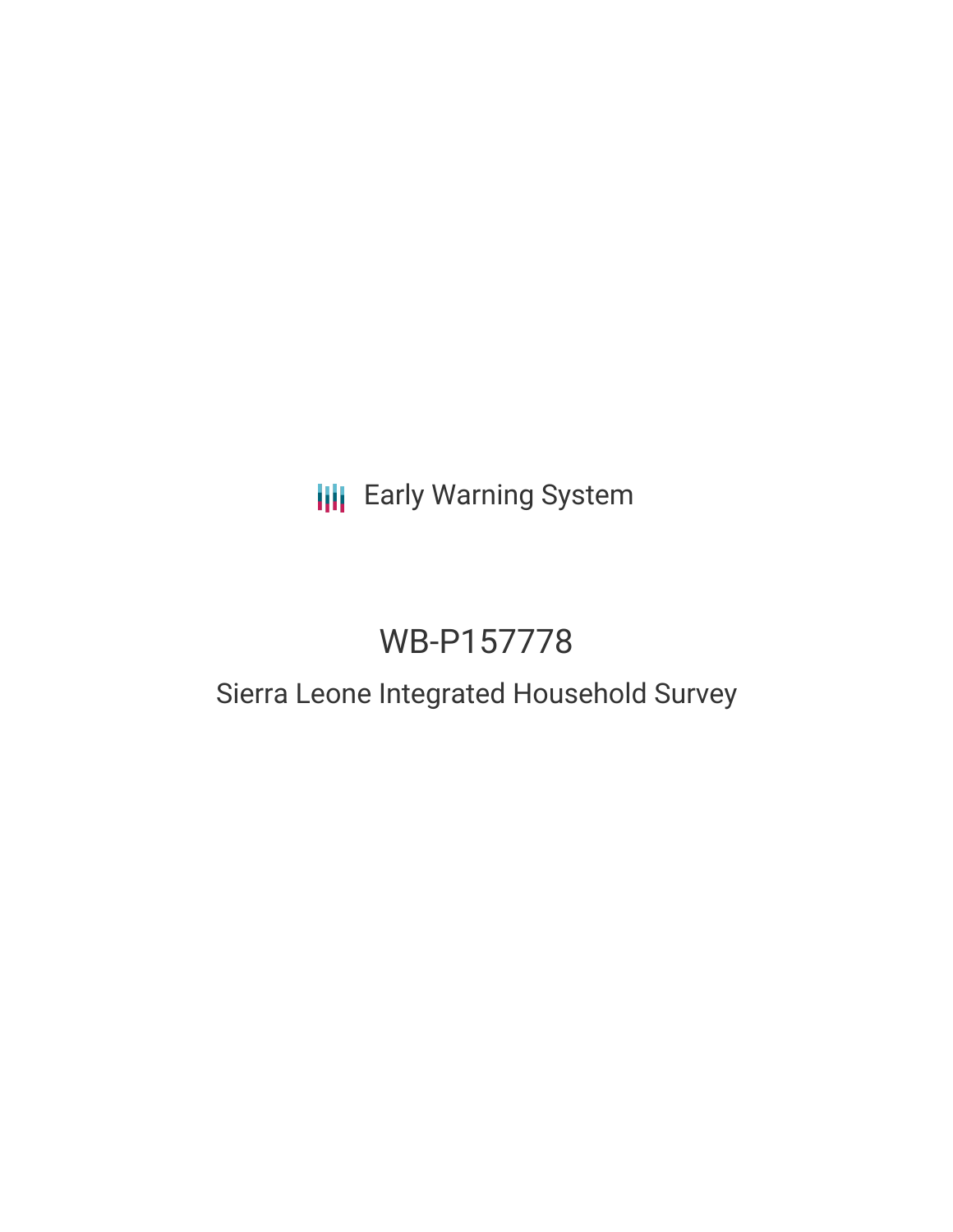

#### **Quick Facts**

| <b>Countries</b>              | Sierra Leone                                 |
|-------------------------------|----------------------------------------------|
| <b>Financial Institutions</b> | World Bank (WB)                              |
| <b>Status</b>                 | Active                                       |
| <b>Bank Risk Rating</b>       | C                                            |
| <b>Voting Date</b>            | 2016-03-15                                   |
| <b>Borrower</b>               | Ministry of Finance and Economic Development |
| <b>Sectors</b>                | Agriculture and Forestry                     |
| <b>Project Cost (USD)</b>     | $$1.75$ million                              |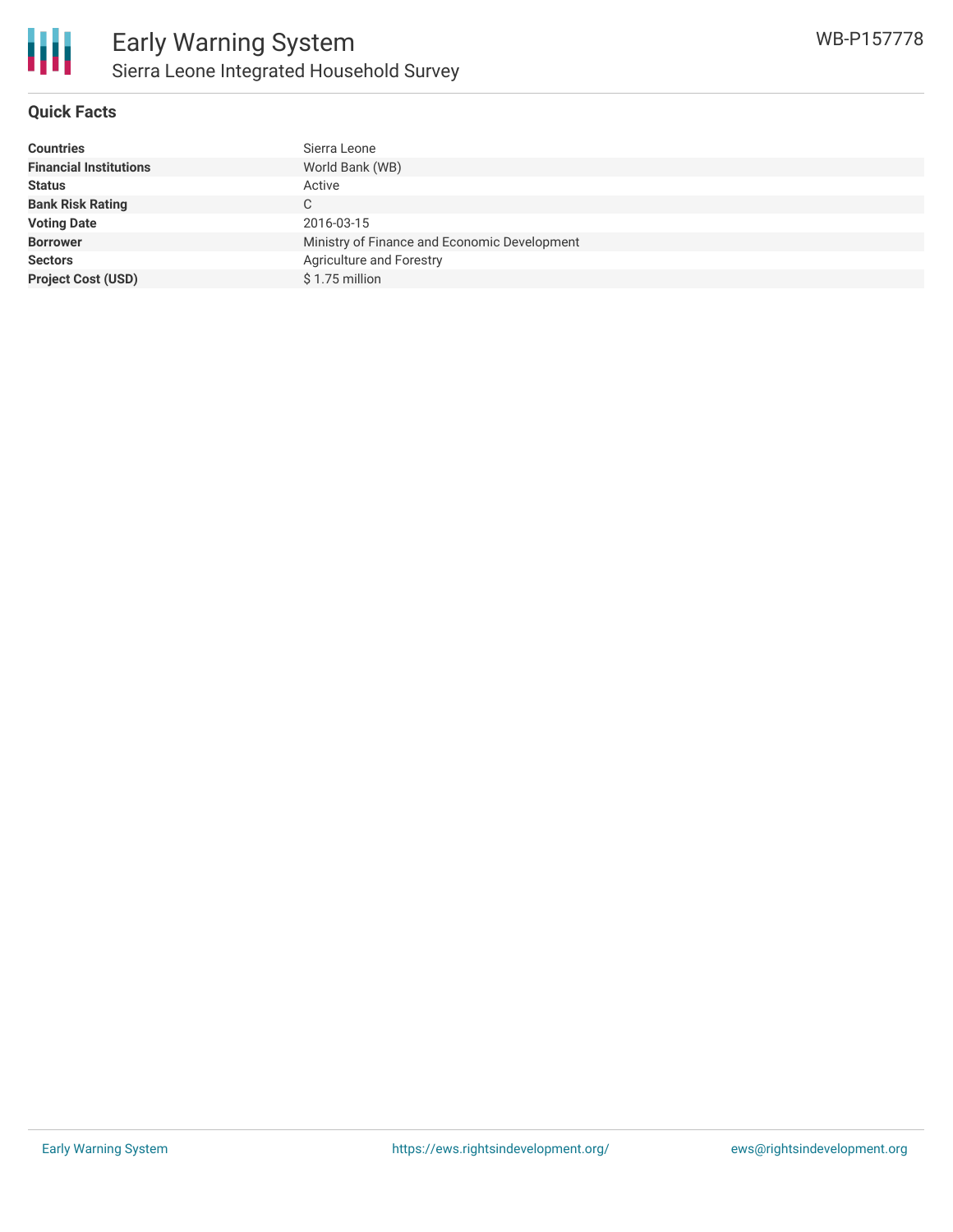

#### **Project Description**

The overall development objective of this project is to support the Government of Sierra Leone in improving the availability and quality of poverty and other socioeconomic data to inform policy monitoring and planning through the implementation of the 2016 Sierra Leone Integrated Household Survey, and associated capacity building activities.

The main result of this project is the successful implementation of the 2016 Sierra Leone Integrated Household Survey. This includes: (1) The development of a survey methodology that closes the data gaps on key socioeconomic indicators. Specific activities include the development of a questionnaire which allows for comparisons with previous surveys, including the 2011 SLIHS survey, the 2013 Demographic and Health Survey, and the 2015 population census. This process allows for the monitoring of trends in these indicators, and potentially the production of a highly disaggregated poverty map. In addition, these sample size would be sufficient to facilitate urban/ rural and district level analysis. (2) The project targets the modernization of the data capture system, with a shift to decentralized data entry to increase quality with field based error checking and to improve the timeliness of results. In addition, the 2016 SLIHS will incorporate GIS technology to geo-reference households, allowing analysts to link infrastructure maps, rainfall data, soil quality measures, etc., with household data. (3) The grant will support Statistics Sierra Leone in the cleaning and proper archiving of the dataset, including sampling weights and attrition corrections to generate representative estimates. Coupled with World Bank technical assistance, this includes the construction of comparable consumption aggregates and poverty lines, and the timely production of a statistical abstract. Overall the goal will be to publicly release the abstract and microdata within 12 months of the completion of fieldwork.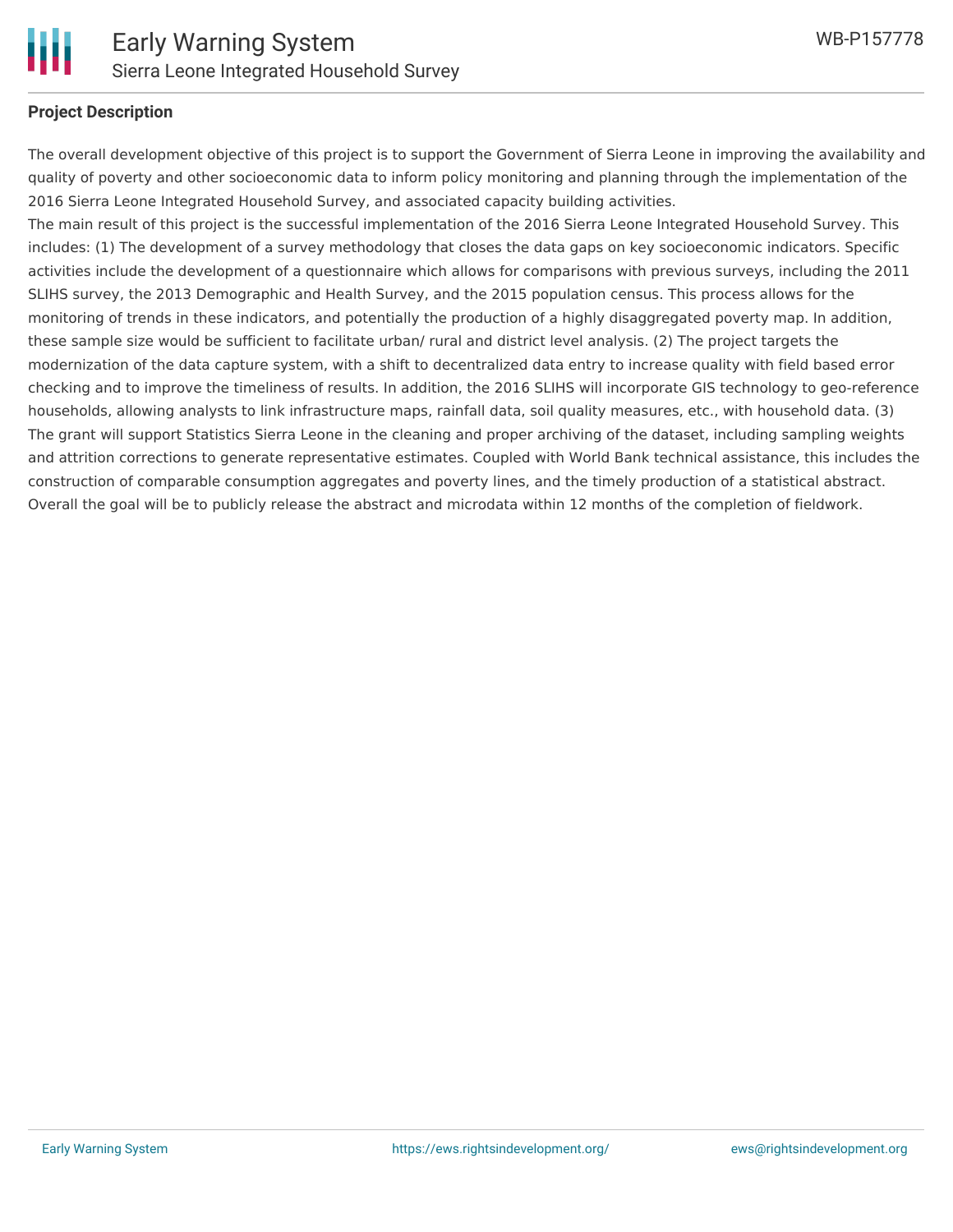

## Early Warning System Sierra Leone Integrated Household Survey

### **Investment Description**

World Bank (WB)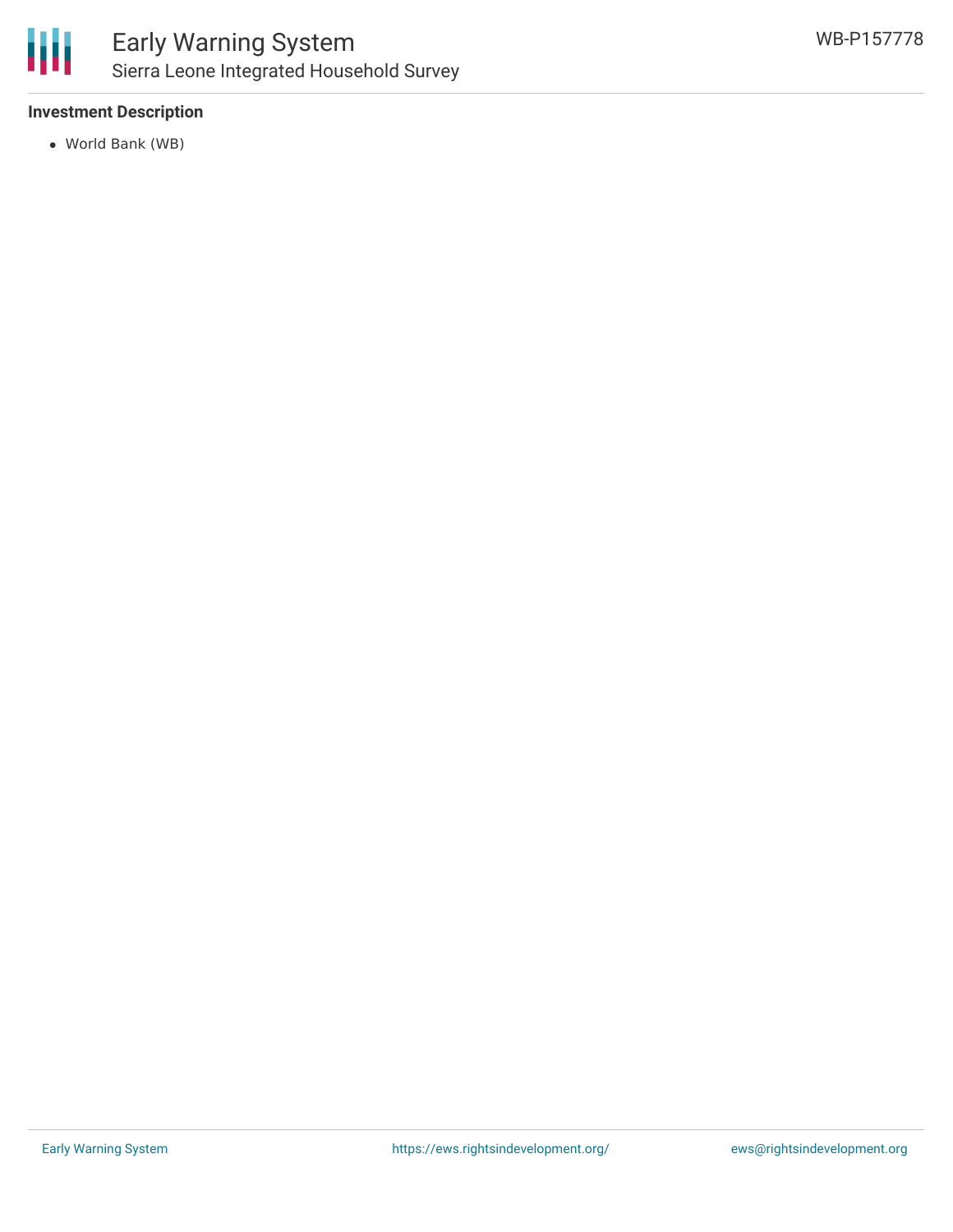

### **Contact Information**

Name: Statistics Sierra Leone Contact: AbuBakarr Turay Title: Director, Economic Statistics Division Tel: 23276690948 Email: abubakarr\_turay@yahoo.com

#### ACCOUNTABILITY MECHANISM OF WORLD BANK

The World Bank Inspection Panel is the independent complaint mechanism and fact-finding body for people who believe they are likely to be, or have been, adversely affected by a World Bank-financed project. If you submit a complaint to the Inspection Panel, they may investigate to assess whether the World Bank is following its own policies and procedures for preventing harm to people or the environment. You can contact the Inspection Panel or submit a complaint by emailing ipanel@worldbank.org. You can learn more about the Inspection Panel and how to file a complaint at:

http://ewebapps.worldbank.org/apps/ip/Pages/Home.aspx.